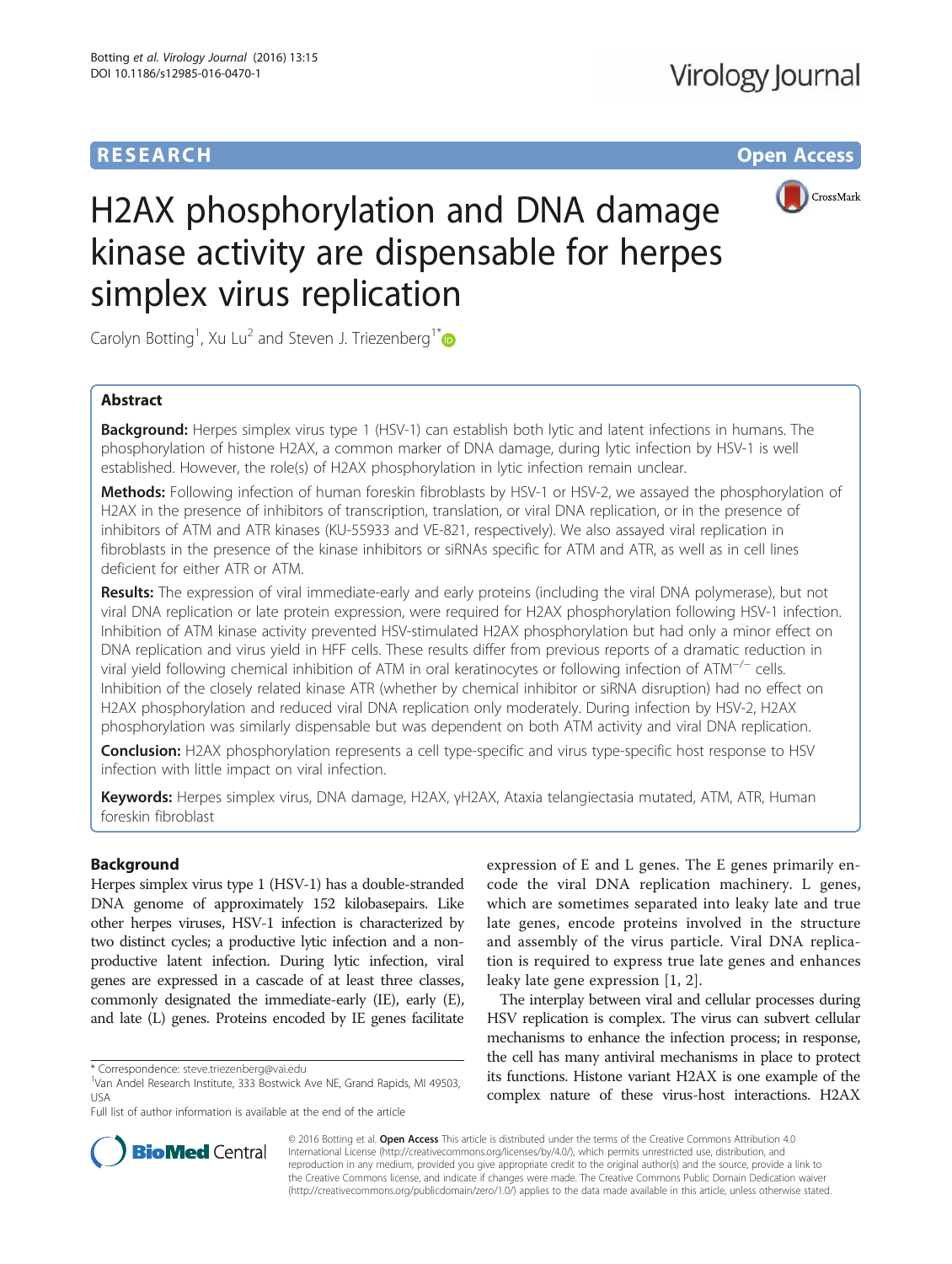constitutes about 10 % of the total H2A distributed through the chromatin of a typical cell. The particular functions of H2AX are still poorly understood, but H2AX is phosphorylated in response to DNA damage at sites up to several kilobasepairs around the site of damage [[3](#page-9-0)]. Disruption of the mouse H2afx gene encoding H2AX results in genomic instability and hypersensitivity to radiation [\[4, 5](#page-9-0)]. In HSV-1 infection, H2AX is phosphorylated during viral E gene expression, and the amount of phosphorylated H2AX (γH2AX) increases as the gene cascade continues [\[6](#page-9-0)–[8](#page-9-0)]. This post-translational modification could reflect host responses attempting to limit the infection process; it could be beneficial to the virus; or it could be a host response without meaningful consequences for viral infection.

Incoming linear HSV viral genomes inherently have free DNA ends that conceivably might initiate a cellular DNA damage response [\[9](#page-9-0)]. But the mere delivery of viral DNA into the cell is likely insufficient to trigger H2AX phosphorylation, because that phosphorylation occurs well after viral entry [[6\]](#page-9-0). An alternative hypothesis predicts that the replication or recombination of the viral DNA bearing single-strand nicks and gaps will initiate a DNA damage response including H2AX phosphorylation. To date, the mechanisms of H2AX phosphorylation during HSV infection and the effects on viral replication remain incompletely defined.

H2AX is a direct substrate for phosphorylation by the host cell kinases ATM (ataxia telangiectasia mutated) and ATR (ataxia telangiectasia and Rad3-related), which along with DNA-PK are the central signaling proteins of the DNA damage response pathway. ATM and DNA-PK typically respond to double-strand breaks, whereas ATR responds to single-strand DNA and stalled replication forks [\[10](#page-9-0)]. The potential roles of these protein kinases in HSV infection have been investigated [[7, 11](#page-9-0)–[17\]](#page-9-0). Others have shown that the viral IE protein ICP0 induces proteasome-mediated degradation of the catalytic subunit of DNA-PK and that the loss of DNA-PK activity increases virus replication [\[12, 18\]](#page-9-0). The kinase function of ATM is activated during viral DNA replication [[11, 14, 15\]](#page-9-0), and reduced HSV-1 replication in ATMdeficient cell lines suggests that ATM is important for viral replication during lytic infection [\[11](#page-9-0)]. Li et al. [\[6](#page-9-0)] and Alekseev et al. [\[19](#page-9-0)] also found that an inhibitor specific for ATM (KU-55933) resulted in a decrease of HSV-1 at low multiplicity of infection (MOI) in AD-293 and OKF9 cells, respectively. In contrast, Shirata et al. [[14\]](#page-9-0) reported that knockdown of ATM had no effect on HSV-2 infection in 293 T cells. This difference in ATM dependence between HSV-1 and HSV-2 is curious. In addition, we do not yet know the trigger responsible for H2AX phosphorylation during HSV infection nor, more importantly, whether γH2AX plays an active role in production of HSV.

We report here that ATM activity (but not ATR activity) and the expression of viral proteins (including UL30, the viral DNA polymerase), but not viral DNA replication per se, are necessary for HSV-1-induced H2AX phosphorylation in human foreskin fibroblasts. Intriguingly, during infection of fibroblasts by HSV-2, H2AX phosphorylation does require viral DNA replication. However, reducing H2AX phosphorylation by chemical or siRNA inhibition of ATM did not significantly affect HSV-1 or HSV-2 DNA replication and virus production at high MOI, and had only a modest effect at lower MOI. These results differ from reports [[6](#page-9-0), [19\]](#page-9-0) which suggest that ATM performs an important role in HSV-1 infection of other cell lines. Collectively, these observations suggest that H2AX phosphorylation represents a cell-specific and virus-specific host response to HSV infection and that such phosphorylation has little impact on viral infection.

## **Methods**

## Cells and viruses

Vero cells were obtained from ATCC and telomerasetransformed human foreskin fibroblasts (HFFs) were provided by Wade Bresnahan [[20](#page-9-0)]. Vero and HFF cells were maintained in Dulbecco's modified Eagle's medium (DMEM) supplemented with 10 % fetal bovine serum (FBS). Vero-PolB3 cells [[21](#page-9-0)] a gift from Dr. Don Coen, are stably transformed with the viral UL30 gene and express the viral DNA polymerase from its native promoter. These cells were maintained in DMEM with 10 % FBS and 400 μg/ml G418. The primary human skin fibroblast cell lines GM01588A and GM02052F (ATM−/<sup>−</sup> cell lines each with a point mutation resulting in early termination of ATM [\[22](#page-9-0)]), GM18366D (expressing low levels of ATR due to a point mutation resulting in alternate splicing [[23](#page-9-0)]), and GM05757B (expressing wildtype ATM and ATR) were obtained from Coriell Institute (Camden, NJ). GM01588A, GM02052F, and GM05757B cells were maintained in DMEM plus 10 % FBS; GM18366D cells were maintained in DMEM plus 20 % FBS. HSV-1 virus strain KOS and HSV-2 virus strain G were propagated and titered in Vero cells. HSV-1 strains HP66 and ΔS1, both bearing deletions of the viral DNA polymerase gene UL30, were obtained from Dr. Coen and were grown and titered in Vero-PolB3 cells [\[21](#page-9-0)].

#### Reagents

Antibodies against H2AX (ABCM-AB10475) and phosphorylated H2AX (γH2AX) (ABCM-AB4178) were purchased from Abcam. UL30 antibody was a gift from Dr. Nigel Stow [\[24\]](#page-9-0). GAPDH and actin antibodies were obtained from Millipore (MAB374 and MAB1501). The siR-NAs were purchased from QIAGEN, including control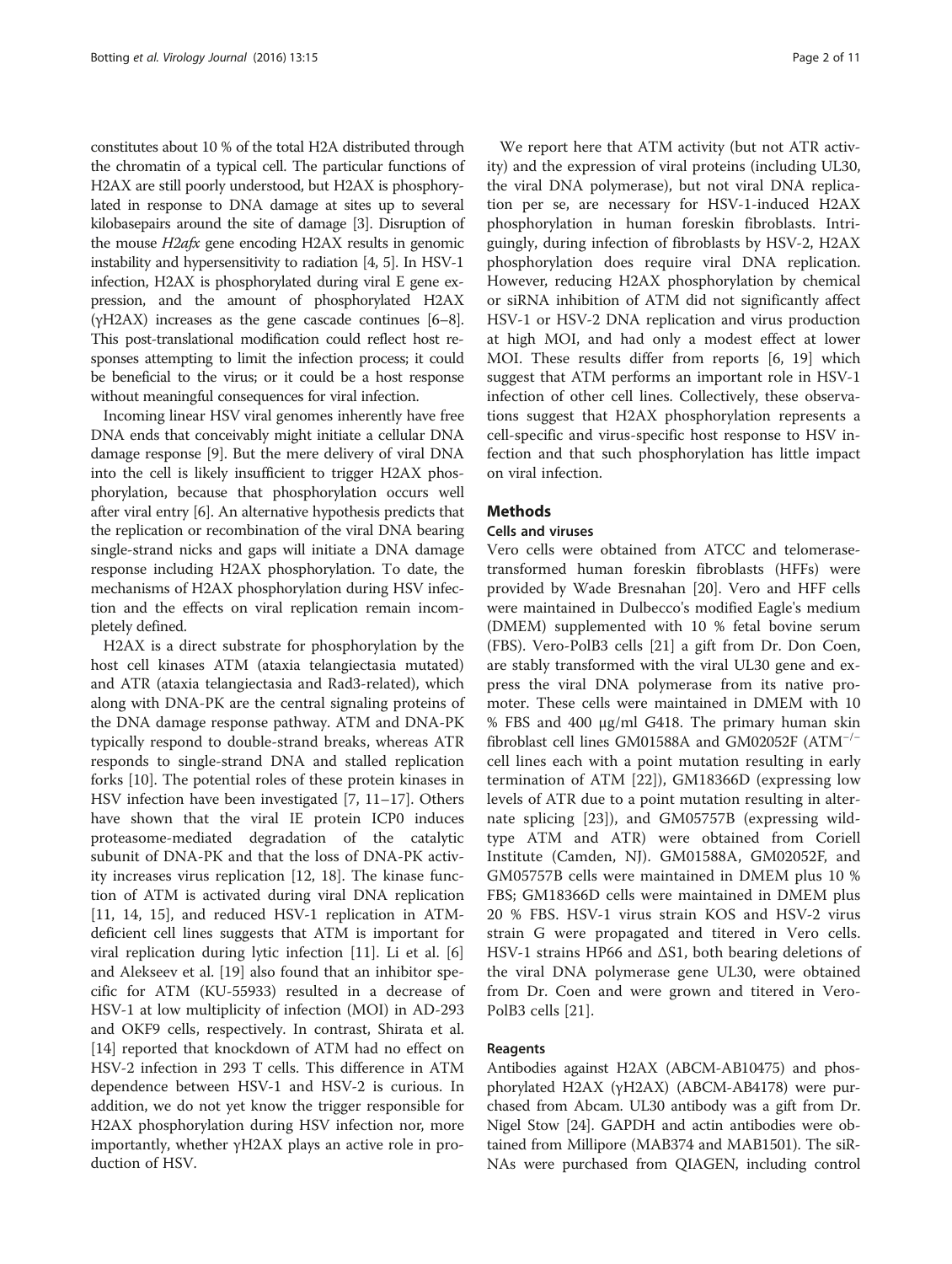siRNAs (SI03650318 and SI04381048) and validated siR-NAs directed against ATM (ATM1 = SI00299299 and ATM2 = SI00604730) or ATR (ATR1 = SI02660231 and ATR2 = SI02664347). A third siRNA directed against ATR, here designated ATR3, is identical in sequence to an shRNA used by Dr. Sandra Weller and colleagues [\[13, 17](#page-9-0)]. Transfections were done with SiLentFect (BioRad). Kinase inhibitors KU-55933 [\[25](#page-9-0)] and CGK733 [[26](#page-9-0)–[29](#page-9-0)] were purchased from EMD (118500 and 118501). VE-821 [[30\]](#page-9-0) was purchased from AdooQ Bioscience (A11605). Actinomycin D (A9415), cycloheximide (C7698), phosphonoacetic acid (PAA) (284270) and doxorubicin (D1515) were purchased from Sigma. The 2X PhosphoStop phosphatase inhibitor cocktail and 2X minicomplete protease inhibitor cocktail (04906845001 and 11836153001) were both purchased from Roche. TRIzol (15596–026) was purchased from Invitrogen. Reverse transcription reactions were performed with a High Capacity cDNA Reverse Transcription Kit (ABI). SYBR Green master mix (04673522001) was purchased from Roche. CellTiter-Glo viability kit was purchased from Promega (G7570).

#### Gene expression and quantitative PCR

Total RNA was purified from cells using TRIzol reagent or the Qiagen RNeasy kit and was reverse-transcribed with random primers and RNAseOut according to the manufacturer's protocol. Gene expression was quantified by real-time quantitative PCR (qPCR) using primers specific for the selected viral or human genes. DNA samples were collected using Qiagen DNeasy Blood and Tissue Kit and were quantified by qPCR with primers specific for viral ICP4 or ICP0 genes or the human 18S ribosomal RNA gene. The qPCR was performed on an ABI 7500 RT-PCR system (Applied Biosystems) using SYBR Green master mix; relative DNA or RNA levels were analyzed by the  $2^{-\Delta\Delta Ct}$  method.

#### HSV infection

HSV-1 and HSV-2 infections in HFF cells were performed as follows. Cells were washed with DMEM, inoculated with the appropriate MOI, and incubated at 37 °C. At 1 h post-infection (h p.i.) the inoculum was aspirated and cells were washed with DMEM. Cells were incubated in DMEM containing 10 % serum at 37 °C and were harvested at various times. In kinase inhibitor experiments, KU-55933, VE-821, or CGK733 (or DMSO vehicle) was added to cell culture wells at 1 h p.i. in normal media. For inhibition of viral DNA replication, PAA was added at 1 h p.i. to the normal medium to a final concentration of 400 μg/ml. For infections using actinomycin D (1  $\mu$ g/ml) or cycloheximide (100  $\mu$ g/ml), the inhibitors were added to the cells for 1 h before infection and were present during the entire course of infection.

Infections for plaque assays were performed as described above, except that DMEM with 2 % FBS and 0.9 % SeaPlaque agarose was added to the infected cells at 1 h p.i. At 3 d p.i. the cells were stained with neutral red for 2 h at 37 °C to visualize plaques.

#### Western blot

Lysates analyzed by western blot were collected as follows. After the cell culture medium was aspirated, the cells were washed with phosphate-buffered saline (PBS) and were lysed directly in 2X SDS-PAGE loading buffer containing 2X PhosphoStop phophatase inhibitor cocktail and 2X minicomplete protease inhibitor cocktail with 5 % β-mercaptoethanol. The lysates were heated at 95 °F for 5 min and separated on 4-20 % polyacrylamide gels. The proteins were transferred to polyvinylidene fluoride membranes and blocked in 1X TTBS (100 mM Tris, pH 7.5, 150 mM NaCl, 0.1 % Tween 20) containing 2 % or 5 % (w/v) bovine serum albumin. The blocked membrane was incubated with primary antibody overnight at 4 °C at the dilution suggested by the supplier. The membrane was washed with TTBS and incubated with the appropriate secondary antibody conjugated with horseradish peroxidase at 5000-fold dilution for 1 h at room temperature. The membrane was again washed and the horseradish peroxidase was detected by chemiluminescence.

## siRNA transfections

siRNA transfections of HFF cells were performed using the transfection reagent SilentFect according to the manufacturer's protocol, with a final siRNA concentration of 16.7 nM. At 24 h post-transfection, the transfection mixture was aspirated and replaced with medium containing DMEM plus 10 % FBS. Cells were incubated at 37 °C for approximately 72 h post-transfection. Cells either were harvested for analysis of the knockdown efficiency or were infected with HSV using the infection protocol described above. Total RNA and DNA were collected at 16 h p.i. and the amount of viral RNA or DNA was measured by qPCR and normalized to host 18S DNA and negative control siRNA samples.

#### Nuclei extraction by gradient centrifugation

ATR-deficient and HFF cells were infected as detailed above. At 2 h p.i., cells were trypsinized, resuspended in 10 % FBS DMEM, and counted to ensure equal numbers of cells were loaded into each gradient. Gradients were prepared and centrifuged as described previously [\[31](#page-9-0)], except that Optiprep media (Sigma) was used as the gradient material and dilutions were modified accordingly to obtain the correct percentage of iodixanol for each layer. Nuclear and cytoplasmic fractions were harvested and tested for purity by qPCR with GAPDH and 18S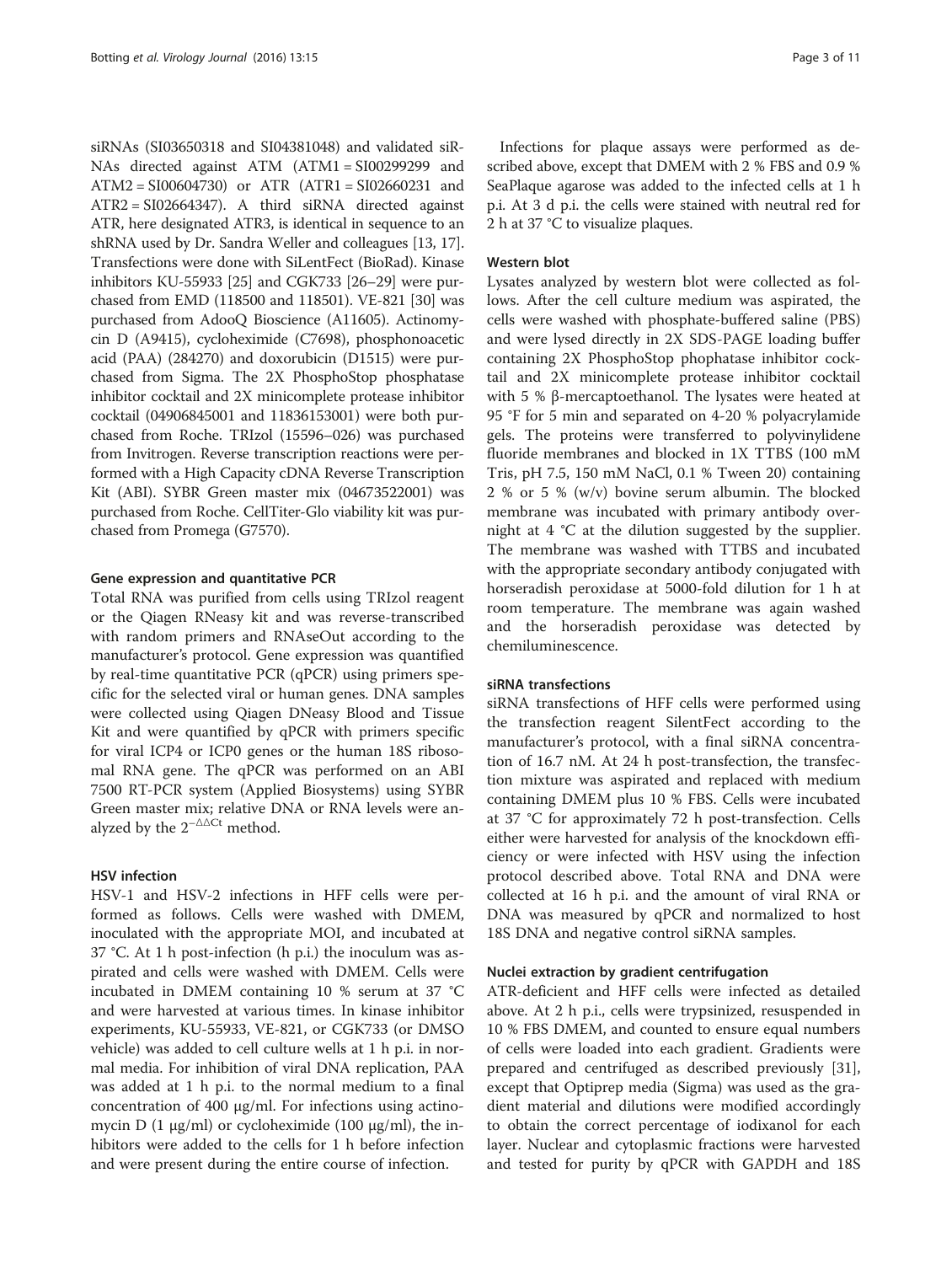<span id="page-3-0"></span>primers, as well as by immunoblotting with GAPDH and histone 3.3 antibodies. DNA in infected samples was quantified by qPCR with ICP0 and 18S rRNA primers.

#### Results

## H2AX phosphorylation during infection by HSV-2 (but not HSV-1) requires viral DNA synthesis

A number of viruses including HSV induce the host DNA damage response pathway and subsequent phosphorylation of histone H2AX [[6, 7\]](#page-9-0). However, the mechanism that triggers this pathway and its importance for viral replication during HSV infection still remains unclear. To explore this, we first verified that HSV-1 was sufficient to initiate γH2AX formation in telomerasetransformed human foreskin fibroblasts (HFF). HFF cells were infected with HSV-1 at high multiplicity (MOI 5), and lysates from several time points post-infection were collected for immunoblotting using an antibody that detects γH2AX. γH2AX was faintly detectable at 4 h postinfection (h p.i.) and levels of γH2AX increased during the course of infection (Fig. 1a). This pattern of γH2AX induction well after the start of infection indicates that the phosphorylation is unlikely to be induced simply by entry of virion DNA.

To more precisely determine the requirements for inducing γH2AX, we used actinomycin D to interrupt mRNA synthesis, cycloheximide to inhibit translation, or phosphonoacetic acid (PAA) to disrupt viral DNA replication. HFF cells infected with HSV-1 in the presence of either actinomycin D or cycloheximide showed inhibition of H2AX phosphorylation (Fig. 1b). We conclude that *de novo* synthesis of one or more proteins in the infected cell is required to trigger H2AX phosphorylation. As a control, we tested whether de novo protein synthesis is always necessary for ATM-mediated H2AX phosphorylation. When doxorubicin was used to induce double-stranded DNA breaks, neither actinomycin D nor cycloheximide inhibited γH2AX formation (Fig. 1b, right panel), indicating that transcription and translation are not inherently required for H2AX phosphorylation in fibroblasts. Additionally, although the presence of PAA during a HSV-1 infection potently inhibited viral DNA replication and thus late protein (VP16) synthesis (Fig. 1c), the presence of PAA did not inhibit H2AX phosphorylation during HSV-1 infection (Fig. 1b and c). This result indicates that neither viral DNA replication nor true late proteins are required for induction of γH2AX in HSV-1 infection.



(HFF) cells were infected with HSV-1 (MOI 5) and cell lysates were prepared at various times post-infection. The lysates were immunoblotted and probed with antibodies for total H2AX or its phosphorylated counterpart (γH2AX), with GAPDH as a loading control. **b** The transcription inhibitor actinomycin D (A, 1 μg/ml) and the translation inhibitor cycloheximide (C, 100 μg/ml) were added to HFFs 1 h before HSV-1 infection or 1 μM doxorubicin (Doxo) treatment. The DNA synthesis inhibitor phosphonoacetic acid (P, 400 μg/ml) was added at 1 h p.i. All compounds remained in the media until lysis at 24 h p.i. c HFFs were infected with HSV-1 and/or HSV-2 with or without phosphonoacetic acid (PAA, 400 μg/ml). Cells were lysed at 24 h p.i., immunoblotted, and probed for total H2AX, γH2AX, or VP16, with actin loading control. d Vero or HFF cells were either mock-infected, infected with HSV-1 KOS strain (K), or infected with a mutant virus lacking UL30, either strain ΔS1 (Δ) or HP66 (H) at MOI 5. Cell lysates were prepared at 16 h.p.i. and analyzed by immunoblot. e and fHFFs were infected with HSV-1 (panel e) or HSV-2 (panel f), immediately overlaid with an ATM inhibitor (KU-55933, KU), an ATR inhibitor (VE-821, VE), or the two in combination (KV), and lysed at 24 h p.i. prior to immunoblot analysis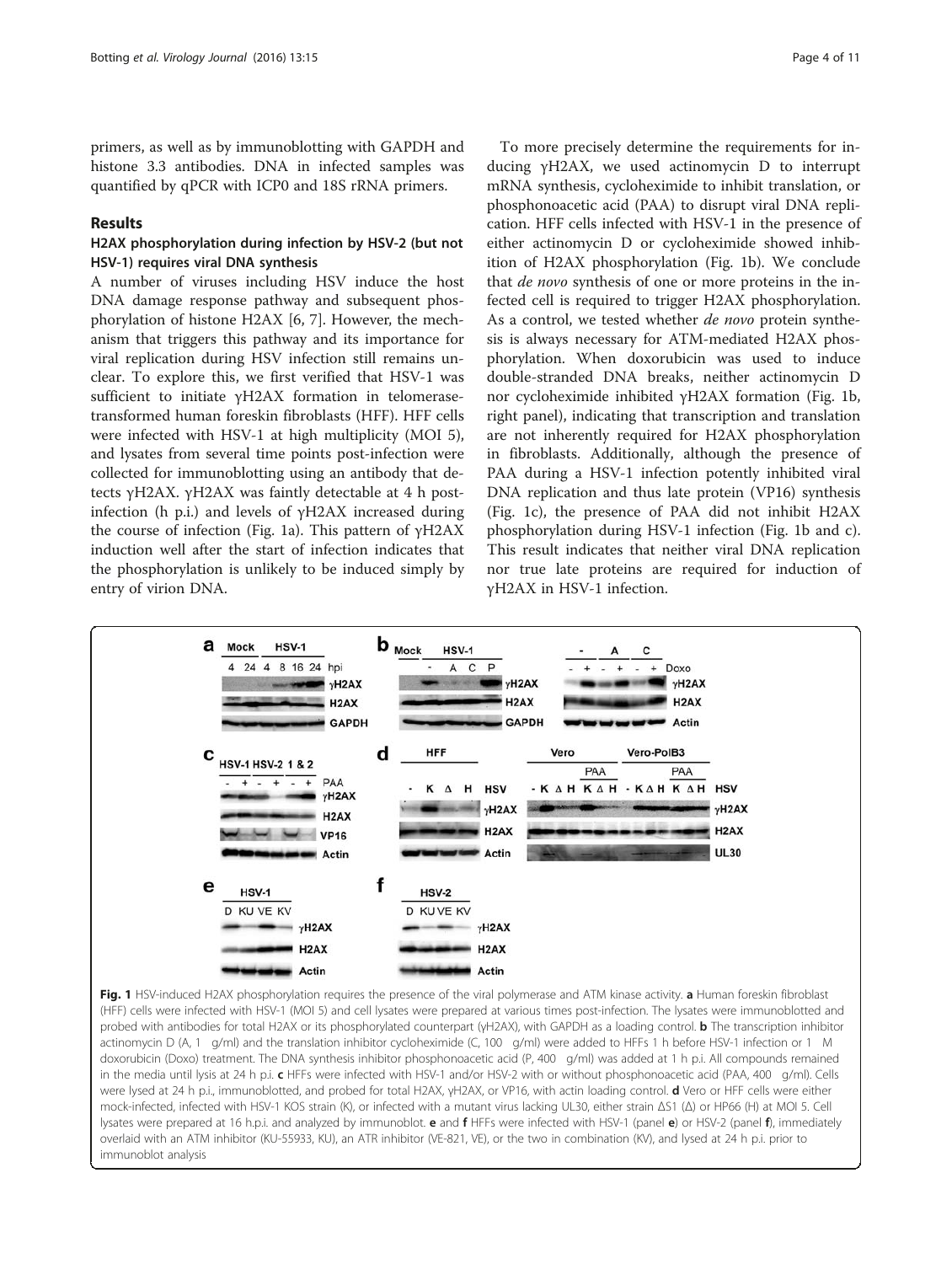Curiously, however, PAA did inhibit H2AX phosphorylation induced upon infection by HSV-2 (Fig. [1c](#page-3-0)). Thus, DNA synthesis (and perhaps late protein expression) is required to trigger γH2AX during infection by HSV-2 but not by HSV-1, an unexpected difference between these two closely related viruses. Furthermore, coinfection by HSV-1 and HSV-2 resulted in robust levels of γH2AX that were not diminished by PAA, revealing that HSV-2 infection does not elicit active repression of H2AX phosphorylation. These observations indicate distinct differences in the DNA damage response pathway involvement during HSV-1 and HSV-2 infection, despite the many molecular similarities between the two viruses.

## UL30 is required for H2AX phosphorylation during HSV-1 infection

The observation that addition of PAA did not diminish H2AX phosphorylation during HSV-1 infection suggested that viral DNA synthesis is not necessary for this manifestation of the DNA damage response. As a further test of this hypothesis, we predicted that infection by HSV-1 mutants defective in viral DNA replication would nonetheless induce γH2AX. We used two HSV-1 mutant strains, HP66 and ΔS1 [[21\]](#page-9-0), which have substantial deletions in the UL30 gene (encoding the viral DNA polymerase), to infect complementing Vero-PolB3 [\[21](#page-9-0)] or non-complementing Vero or HFF cells at MOI 5. Surprisingly, neither HP66 nor ΔS1 was able to induce significant phosphorylation of H2AX in Vero or HFF cells (Fig. [1d](#page-3-0)). However, the HP66 or ΔS1 strains did induce γH2AX formation in the Vero-PolB3 cells (which express UL30 upon infection) regardless of PAA addition (Fig. [1d](#page-3-0)). We conclude that expression of the wild-type viral DNA polymerase protein, but not active viral DNA synthesis, is required to induce H2AX phosphorylation in cells infected by HSV-1.

## ATM (but not ATR) is required for HSV H2AX phosphorylation

To interrogate the role of phosphorylated H2AX in infection of human fibroblasts by HSV-1 and HSV-2, we inhibited ATM and ATR activity using three approaches: chemical inhibitors of ATM or ATR kinase activity, siR-NAs specific for ATM and ATR, and cell lines deficient in either ATR or ATM.

To determine whether ATM, ATR, or both are required for H2AX phosphorylation, we used two small-molecule kinase inhibitors. KU-55933 inhibits ATM activity [[25](#page-9-0)], whereas VE-821 inhibits ATR activity [[30](#page-9-0), [32\]](#page--1-0). We infected HFFs with HSV-1 or HSV-2 (MOI 5), applied the kinase inhibitors, and harvested the cells at 24 h p.i. As shown in Fig. [1e](#page-3-0) and [f,](#page-3-0) KU-55933 repressed H2AX phosphorylation in cells infected by either HSV-1 or HSV-2,

but VE-821 did not, indicating that ATM, not ATR, was responsible for H2AX phosphorylation.

We also performed comparable experiments with CGK733, which reportedly inhibits both ATM and ATR activity. Although the original report identifying CGK733 as an ATM and ATR inhibitor [\[29\]](#page-9-0) was retracted [\[33\]](#page--1-0), the inhibitory activity of CGK733 has since been verified by independent laboratories [[26](#page-9-0)–[28](#page-9-0)]. CGK733 repressed γH2AX in cells infected by HSV-2 but, to our surprise, not in cells infected by HSV-1 (data not shown). However, at the concentration of CGK733 required for repression of γH2AX (10 μM), the drug also showed substantial cytotoxicity as assessed by CellTiter-Glo reagent after 24 h (CC<sub>50</sub> 5.3  $\pm$  1  $\mu$ M) and a strong caspase-3/7 response suggestive of apoptosis (ApoTox-Glo assay) (data not shown). Although the differential effect of CGK733 on HSV-1 and HSV-2 infection is intriguing, CGK733 was not used further because of the cytotoxicity in HFF cells.

## Neither ATM nor ATR activity is required for HSV-1 DNA replication

Having established that HSV-induced H2AX phosphorylation depends on ATM but not on ATR, we sought to determine if inhibiting this phosphorylation impacts HSV-1 and HSV-2 viral production. We measured the amount of viral DNA in infected cells in the presence of the ATM and ATR inhibitors, either alone or in combination. The relative concentrations of host DNA (18S rRNA gene) and viral DNA (ICP0 gene) were measured by qPCR and analyzed using the  $2^{-\Delta\Delta Ct}$  method. As shown in Fig. [2a](#page-5-0) and [b,](#page-5-0) KU-55933 moderately reduced viral DNA production of both viruses, with slightly more effect at low MOI. VE-821 had little effect on replication regardless of virus or MOI, and the two compounds together did not reduce replication further than KU-55933 alone. Under these experimental conditions, KU-55933 repressed H2AX phosphorylation, but VE-821 did not (see Fig. [1e](#page-3-0) and [f](#page-3-0)). We conclude that neither ATM and ATR activity, nor H2AX phosphorylation, is required for viral DNA production in HFF cells.

#### ATM and ATR are dispensable for virus production

Although KU-55933 and VE-821 had little effect on viral DNA replication, whether the inhibitors might have an effect on other steps of virus production remained unanswered. To address this, supernatants were harvested from a representative experiment in Fig. [2a](#page-5-0) and infectious virus yield was quantified by plaque assay (Fig. [2c](#page-5-0)). Neither KU-55933 nor VE-821 alone diminished viral yield and the two inhibitors in combination reduced viral yield by less than twofold. Furthermore, neither compound alone nor the combination affected either IE gene (ICP4) or E gene (UL30) expression as demonstrated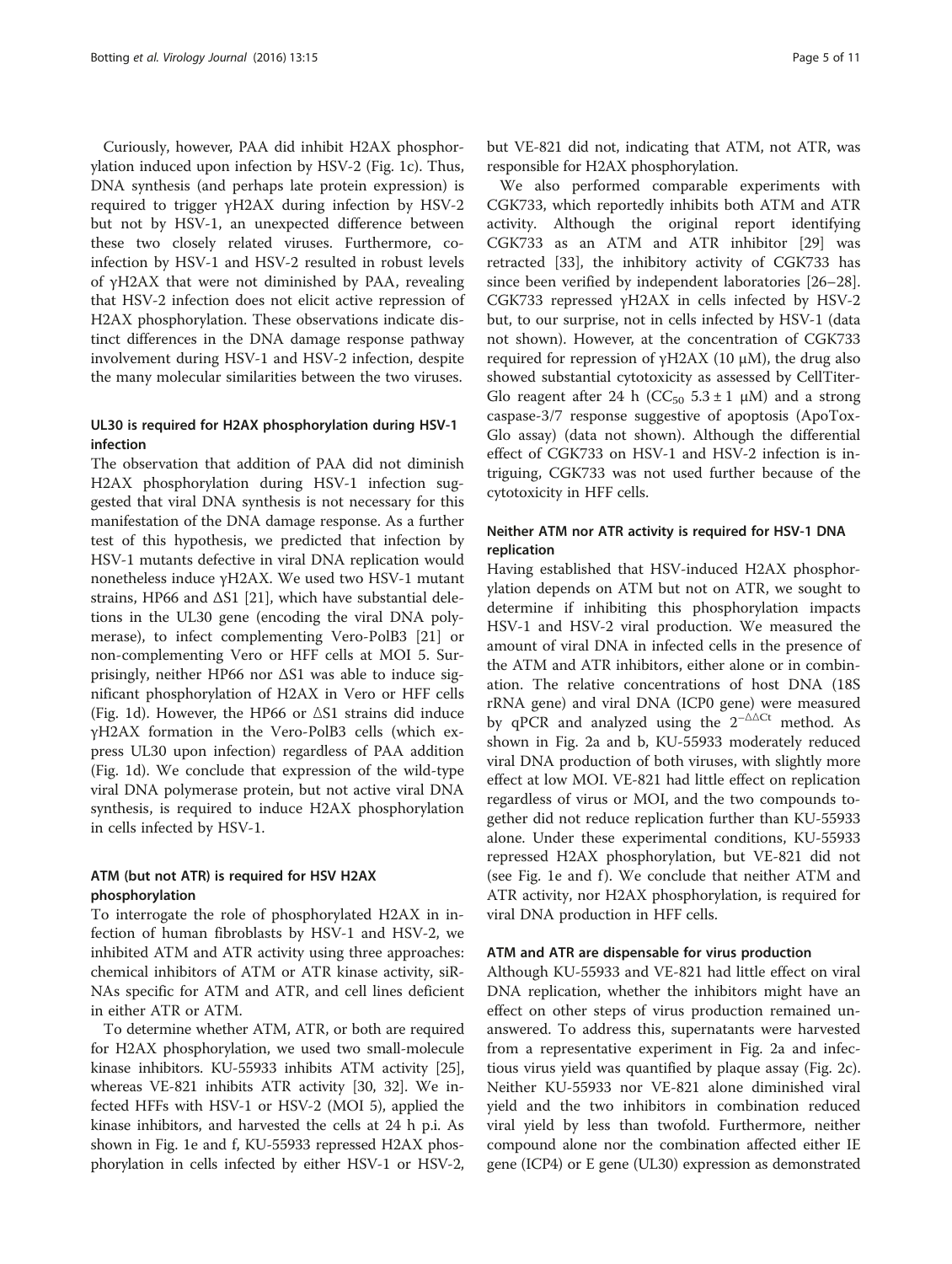<span id="page-5-0"></span>a b  $\bullet$ MOI.1  $\bullet$ MOL<sub>1</sub> MOI 5 HSV-2 vDNA Fold Change MOI 5 HSV-1 vDNA Fold Change  $0.5$  $0.5$  $\mathbf{0}$ KU-55933 VE-821 KU-55933 + **DMSO** KU-55933 VE-821 KU-55933 + **DMSO VE-821 VE-821** d C ICP4  $\bullet$  $3.0 \times 10$  $2.0$ **UL30**  $2.0\times10$ mRNA Fold Change PFU/mL  $1.0 \times 10$  $1.0$ **DMSO** KU-55933 VE-821 KU-55933+  $0.5$ **VE-821**  $0.0$ **DMSO** KU-55933 VE-821 KU-55933 + **VE-821** Fig. 2 ATM and ATR inhibitors moderately reduce HSV-1 DNA replication and virion production. a and b HFFs were infected with HSV-1 (panel a) or HSV-2 (panel b) and immediately overlaid with ATM (KU-55933) or ATR (VE-821) kinase inhibitors alone or in combination. Total DNA was harvested at 24 h p.i. and viral DNA (vDNA) was quantified by qPCR. ICP0 levels were normalized to 18S controls and to DMSO-treated samples using the 2<sup>-ΔΔCt</sup> method. Grey lines indicate the average of three experiments with infections at either low MOI (0.1; circles) or high MOI (5; squares). c Plague assays were performed on a representative experiment from panel (a). Each column represents the average and standard deviation of viral yield from biological triplicates. d. HFFs were infected with HSV-1 at MOI 5 in the absence or presence of kinase inhibitors. Viral gene transcript levels were quantified at 6 h p.i. by qPCR and normalized to 18S and DMSO levels (grey line denotes average of three experiments). Asterisks indicate results that are statistically significant relative to DMSO control at  $p < 0.05$ 

by RT-qPCR assays (Fig. 2d). These data indicate that both ATM and ATR are ultimately dispensable for all steps of HSV virus production in HFF cells.

## siRNAs confirm that ATM and ATR are not required for HSV infection

To further confirm that neither ATM nor ATR are required, HFF cells were transfected with siRNAs against ATM or ATR, either alone or in combination, and were then infected with HSV-1 or HSV-2 (MOI 5) approximately 72 h post-transfection. Total RNA and DNA were harvested at 16 h p.i. and viral transcripts or genomes were quantified with qPCR. The efficacy and specificity of the siRNAs was evident in reduced transcript and protein amounts for the targeted kinases (Fig. [3a](#page-6-0) and [b\)](#page-6-0). However, disruption of either ATM or ATR expression had little effect on HSV-1 or HSV-2 DNA replication (Fig. [3c](#page-6-0)), further indicating that neither kinase is vital for viral replication. When several siRNAs targeting ATM and ATR were combined, we observed a modest reduction of HSV-1 viral DNA (Fig. [3d\)](#page-6-0), similar to that of the chemical inhibitors. These data further confirm that ATM and ATR activity, and thus H2AX phosphorylation, are not required for HSV replication.

## HSV-1 DNA replication is greatly reduced or delayed in ATR- or ATM-deficient cells

A previous report indicated that HSV-1 requires ATM for efficient replication based on evidence of reduced viral replication in  $ATM^{-/-}$  cells [[11\]](#page-9-0). Since the data described thus far in this report contradict that earlier conclusion, we decided to perform comparable experiments. Two independent ATM−/<sup>−</sup> cell lines (GM01588A and GM02052F, each expressing no ATM due to an early stop codon) and one ATR-deficient cell line (Seckel syndrome, GM18366D, expressing low levels of ATR due to alternate splicing), as well as a wildtype fibroblast line (GM05757B), were procured from the Coriell Institute. Cells from each of these lines were infected with HSV-1 to compare the production of viral DNA and infectious progeny. Both of the  $ATM^{-/-}$  cell lines produced much less viral DNA and fewer infectious progeny at 24 h p.i. than did wildtype fibroblasts, as measured by qPCR and plaque assay (Fig. [4a](#page-7-0)). Both  $ATM^{-/-}$  lines produced somewhat higher titers at later times post-infection, (Fig. [4a](#page-7-0), right panel), although viral yield from the GM02052F line remained 1 log lower than from wildtype cells. A similar reduction in viral DNA and progeny virus was observed in the ATR-deficient cells at 24 h p.i. (Fig. [4b](#page-7-0)). We attempted to restore viral replication in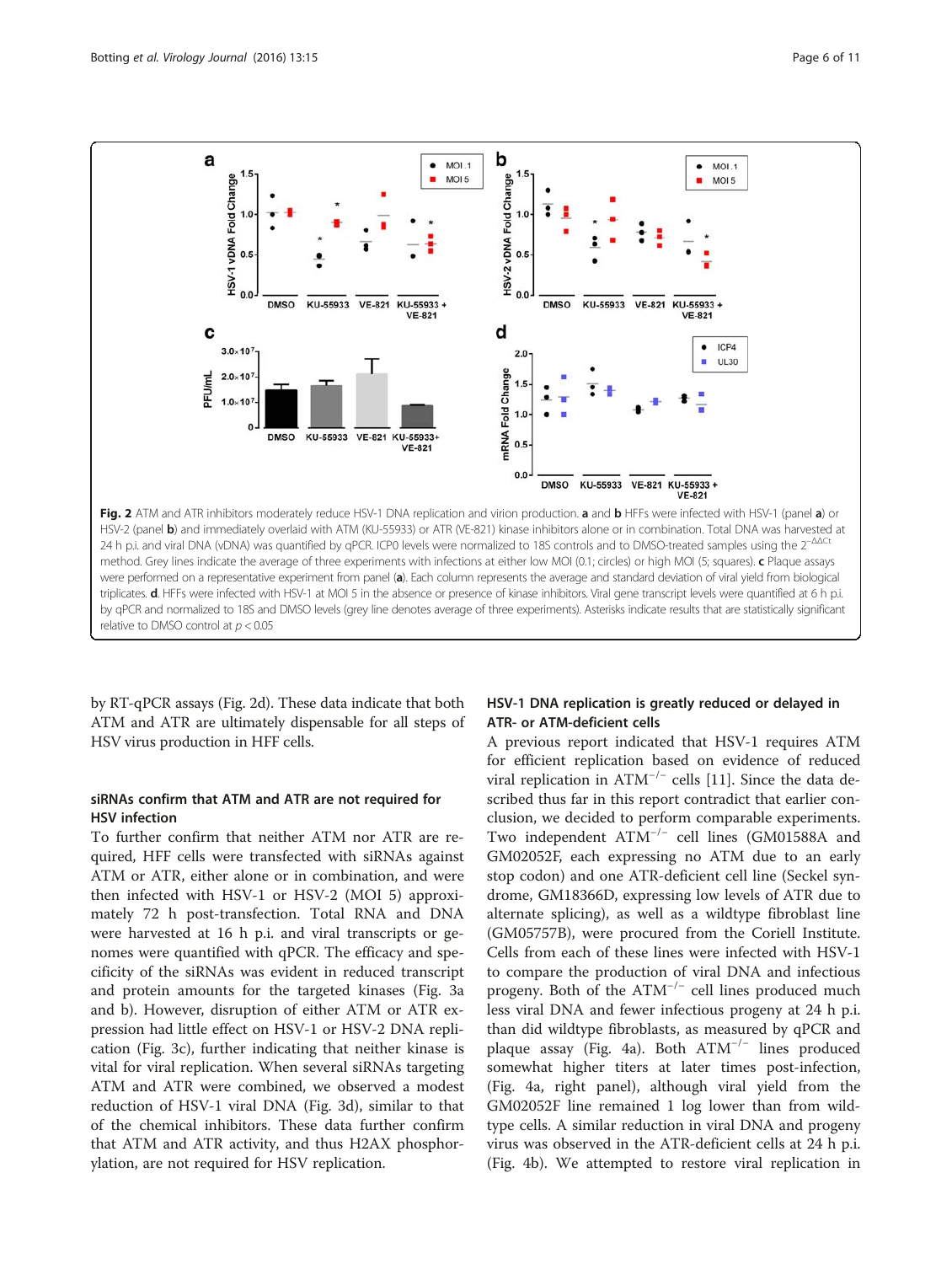<span id="page-6-0"></span>

ATR-deficient GM18366D cells by transfecting a plasmid expressing wild-type ATR protein, but a strong interferon response to the transfected DNA led to reduced efficiency of infection (data not shown). Thus, we cannot confidently conclude that the poor replication in these cells is due solely to the ATR deficiency. These results seem to suggest that ATM and ATR are important for viral replication, in agreement with the previous report [[11\]](#page-9-0) but at odds with our results using kinase inhibitors and siRNAs.

To test whether this reduction of viral DNA replication in ATR-deficient cells was due to inefficient infection or trafficking to the nucleus, we quantified the amount of viral DNA in the nucleus very early in infection. The fibroblast control and ATR-deficient cells were infected with HSV-1 (MOI 5), and at 2 h p.i. the cells were collected. Nuclei were isolated via gradient centrifugation [[31\]](#page-9-0) and qPCR was used to quantify viral genomes present in the nuclear fraction. Viral DNA was present at comparable levels in control and deficient nuclei (Additional file [1](#page-9-0): Figure S1), indicating the observed viral DNA reduction is not due to attenuated entry of viral DNA to the nucleus. Since these cells likely have adapted mechanisms to overcome the loss of ATM or ATR, it is possible that the altered cellular pathways are not adequate to support efficient HSV-1 replication. Together, these data suggest that the dependence of HSV DNA replication on ATM and ATR is cell-typespecific.

#### **Discussion**

A number of viruses make use of the cellular DNA repair machinery to promote successful infection. One of the first proteins to be activated upon DNA damage is H2AX [[34](#page--1-0)]. Phosphorylated H2AX (γH2AX) spreads over chromatin flanking the DNA damage site [\[35](#page--1-0)] and acts as a signal for recruiting other DNA damage response proteins [[36](#page--1-0)]. Others have noted that HSV-1infection is sufficient to induce γH2AX formation [\[6](#page-9-0), [7](#page-9-0)]. We too observed that HSV-1 infection induced γH2AX formation at 4 h p.i. and that the phosphorylation increased over time. We found that *de novo* protein synthesis is required for H2AX phosphorylation but neither viral replication nor late viral protein expression is required for this phosphorylation event. Thus, induction of H2AX phosphorylation is not triggered merely by the presence of viral DNA in the infected cell nor by replication of viral DNA, but by expression of some viral or cellular protein following infection.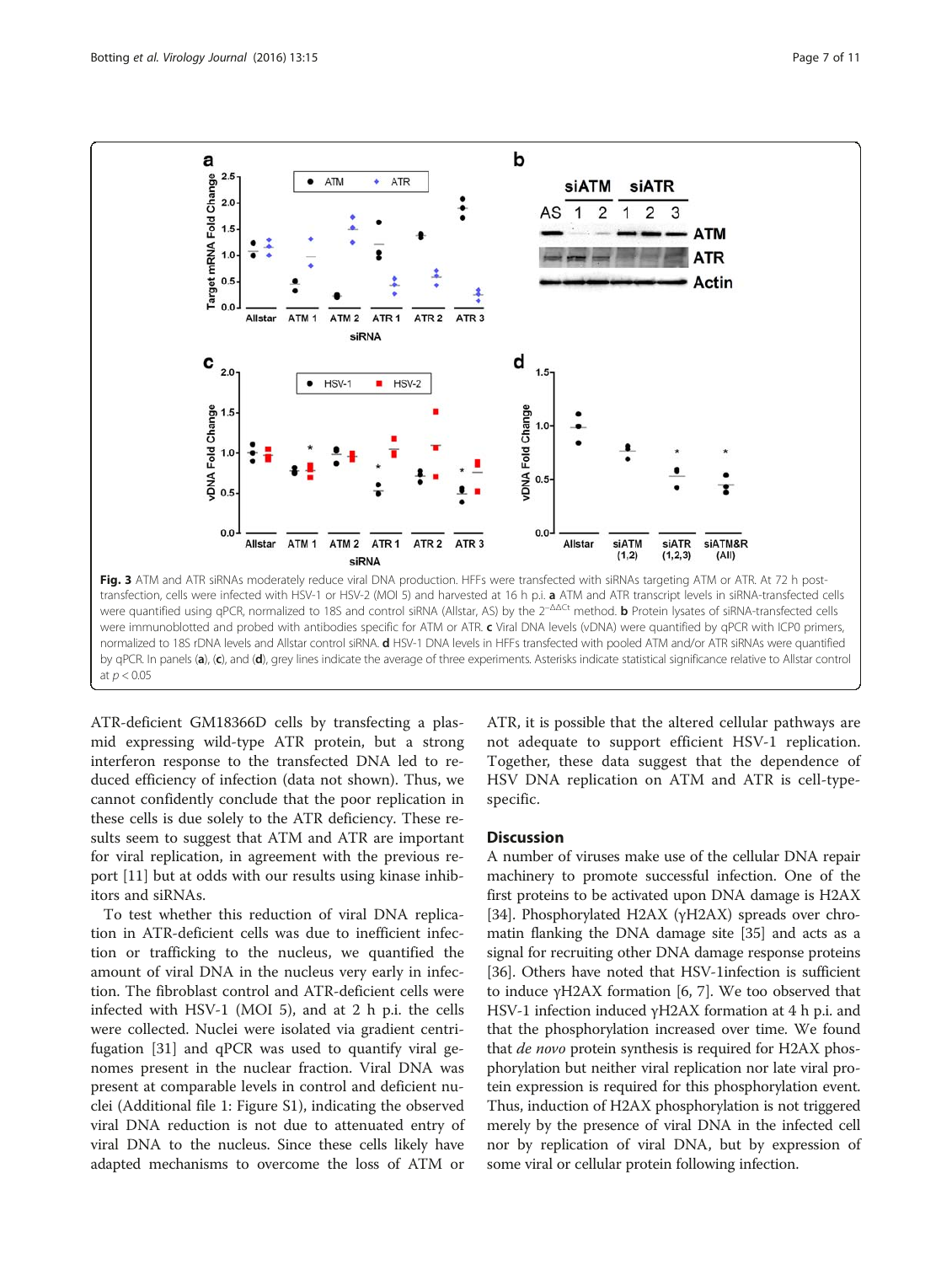<span id="page-7-0"></span>

Curiously, although viral DNA replication is not required to induce γH2AX, expression of the viral DNA polymerase is required. Infection by two different viral mutants, HP66 and ΔS1 (each bearing substantial deletions of the UL30 open reading frame), failed to induce γH2AX. It is puzzling that expression of the viral DNA replication enzyme, but not DNA replication itself, is required for the formation of γH2AX during HSV-1 infection. We infer that H2AX phosphorylation is triggered by an event that occurs after UL30 expression but before HSV-1 DNA replication, perhaps during establishment of replication centers. This notion agrees with work by Wilkinson and Weller [\[7](#page-9-0), [15](#page-9-0)] showing that γH2AX accumulates around the viral replication compartments. Combined with the observation that ATM is solely required for H2AX phosphorylation, we speculate that the viral DNA polymerase could be involved in the recruitment of ATM to replication compartments, although further study would be needed to establish this point.

A second surprising observation was that H2AX phosphorylation during HSV-2 infection was blocked by the viral DNA replication inhibitor PAA, in stark contrast to HSV-1 infection. We presume that expression of UL30 is also required for H2AX phosphorylation during HSV-2 infection because viral DNA synthesis is required, but HSV-2 UL30 mutants are not readily available to test that presumption directly. We therefore infer the DDR pathway is activated differently in HSV-1 and HSV-2 infections; more work will be needed to better understand the mechanistic differences between these two closely related viruses.

Activation of ATM and at least some of its downstream targets by both HSV-1 and HSV-2 has been shown previously [\[11](#page-9-0), [14](#page-9-0), [15](#page-9-0), [37](#page--1-0), [38](#page--1-0)]. Our results indicate that during HSV-1 or HSV-2 infection, H2AX was phosphorylated solely by ATM. Furthermore, inhibition of ATM has been shown to decrease HSV-1 viral DNA replication in certain contexts [[11](#page-9-0), [19\]](#page-9-0). However, in our experiments, chemical inhibition of ATM and/or ATR or disruption of ATM and ATR expression by siRNAs had little or no effect on HSV-1 and HSV-2 DNA replication and virus production. Therefore, although ATM signaling is activated by HSV-1 infection, ATM is not vital for efficient HSV replication in HFF cells, and thus γH2AX formation is likely an incidental signal during infection. Since ATM is activated and γH2AX is formed, it seems reasonable to consider whether ATR is also activated. Others have shown that viral proteins prevent the phosphorylation of typical ATR targets during HSV-1 infection, and shRNA disruption of ATR alone has little effect on viral yield [\[11](#page-9-0), [13](#page-9-0)–[17,](#page-9-0) [39\]](#page--1-0). In our hands as well, ATR activity does not contribute substantially to phosphorylation of H2AX during HSV infection, and ATR activity is not required for effective viral replication. Moreover, HSV-1 was insufficient to activate Chk-1 and thus downstream ATR activation (data not shown).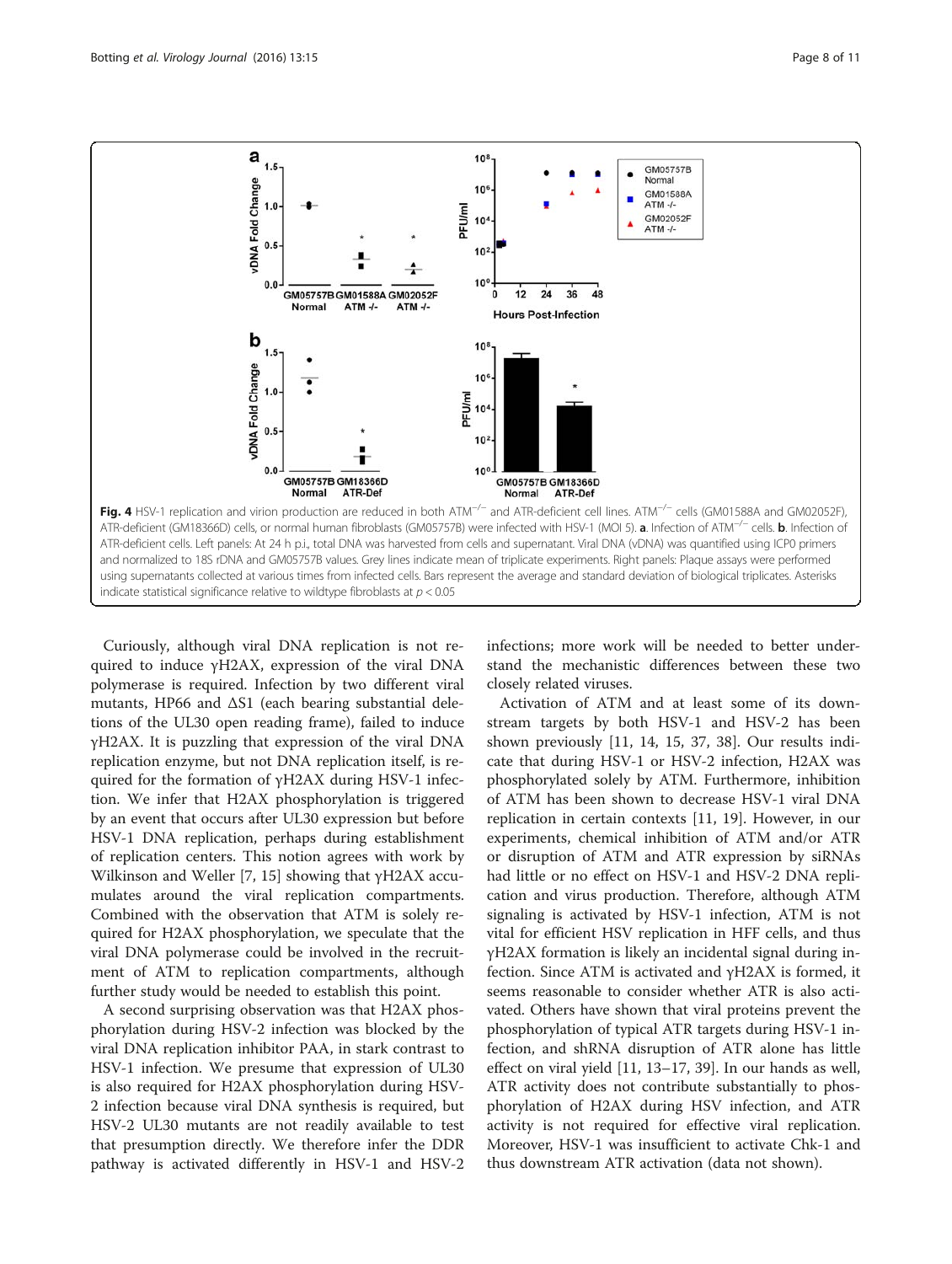ATM and the γH2AX response have also been studied in the context of infection by other herpesviruses. Conflicting reports suggest that ATM is required for maximum yield of human cytomegalovirus and for maturation of replication compartments in HEL fibroblasts [\[40\]](#page--1-0), yet ATM<sup>−</sup> cells had only a 1 log reduction in viral yield as compared to HFF cells [[41](#page--1-0)]. The literature is likewise divided over the role of ATM kinase activity during EBV infection; one report [\[42\]](#page--1-0) concludes that ATM is important for efficient EBV lytic replication in Akata BX1 latent cells but another report [\[43\]](#page--1-0) indicates that ATM is dispensable for EBV lytic replication in Tet-BZLF1/B95-8 cells. A comprehensive report of various stimuli of EBV in various cell lines indicates that strict dependence on ATM is stimulus-specific; ATM was vital for early steps in reactivation but not for viral DNA replication per se [\[44\]](#page--1-0). Furthermore, murine herpesvirus 68 required ATM and γH2AX in primary mouse macrophages only at low MOI, but neither are required for growth in MEFs regardless of MOI [\[45](#page--1-0), [46\]](#page--1-0). Karposi sarcoma virus depends on ATM, as shown by reduced establishment and latency of KSHV in the absence of ATM [\[47, 48](#page--1-0)]. However, VZV does not seem to depend similarly on ATM since it displayed near normal production in GM02530 ATM<sup>−</sup> cells [[49](#page--1-0)]. The varying reports for CMV, EBV and HV68 together with the data in this report indicate that cell type is a key factor in virus reliance on DNA damage pathways during herpes virus infection.

In contrast with our results using chemical inhibitors and siRNAs targeting ATM and ATR, but consistent with reports from others [[11](#page-9-0), [19](#page-9-0)], we observed a reduction of both viral DNA replication and viral yield upon infecting either ATM−/<sup>−</sup> cell lines or an ATR-deficient cell line at 24 h. A longer timecourse in the ATM<sup>−</sup> cells did reveal higher yield of virus at later times, with one line eventually reaching levels comparable to wildtype cells. Our observations support those of Lilley et al. [\[11](#page-9-0)], who observed that the yields of HSV-1 from three ataxia telangiectasia lines were reduced by two orders of magnitude at 24 h p.i., although two lines did recover to near wt yield at 36 h p.i. In contrast, Yamamoto et al. [[49](#page--1-0)] showed that both VZV and HSV-2 produced nearnormal titers throughout the entire 36 h of infection in GM02530 cells. This discrepancy is echoed by Zavala et al. [[50](#page--1-0)] in their investigation of disparate HCMV production in mutant cells. Although they observed that distinct strains of HCMV yielded different titers in individual ATM<sup>−</sup> cell lines, they determined that ATM was not necessary for normal titers in fibroblasts. This aligns well with the data we present here for HSV-1. We surmise that the ATM<sup>-</sup> and ATR-deficient cells may have developed mechanisms to compensate for the lack of DNA damage kinases that are not compatible with efficient HSV-1 replication. Clearly the two ATM

<sup>−</sup> cell lines tested here have adapted in different ways, since they differed in virus production at late times in infection despite having identical mutations in the ATM gene. It is conceivable that the non-homologous end joining pathway, known to be antiviral [[18\]](#page-9-0), is more active in these cells leading to decreased or delayed replication. Additionally, fibroblasts and keratinocytes have different efficiencies in supporting replication of UV-damaged HSV, indicating that DDR pathway activation varies significantly between cell types [\[51](#page--1-0)]. Inhibition of ATM, and perhaps even of ATR, may be more severe in oral keratinocytes than HFFs because their DNA damage pathways mobilize differently in response to HSV.

The HSV-1 genome is known to contain nicks and single-strand gaps of various sizes that affect infectivity [[52\]](#page--1-0). Moreover, complex replication intermediates have been observed indicative of recombination events [\[53](#page--1-0)]. Additionally, the linear genome may circularize prior to lytic replication, though recent reports have differed on this point [[54](#page--1-0), [55](#page--1-0)]. Given the role of γH2AX and ATM in homologous recombination, it is logical to hypothesize that these proteins participate in such recombination events during HSV-1 and HSV-2 infection. However, since ATM is dispensable for infection of HFFs, the viral DNA must recombine by means other than canonical ATMdependent homologous recombination, perhaps through proteins that can complement ATM's function. The additional disparity between HSV-1 and HSV-2 in γH2AX induction suggests differences in recombination mechanisms during infections by these two closely related viruses. Most DNA replication studies have been done using HSV-1 and inferred for HSV-2, but perhaps these viruses replicate more differently than previously supposed. It would be interesting to determine the circularization and recombination rate of both HSV-1 and HSV-2 in the absence of cellular DDR proteins, especially ATM.

#### Conclusion

In summary, we have shown that H2AX phosphorylation is performed by ATM during HSV-1 and HSV-2 infection. This event during HSV-1 infection is dependent on the presence of the viral DNA polymerase (but not viral DNA synthesis), but in HSV-2 infection it is replicationdependent. Furthermore, although ATM is responsible for infection-induced H2AX phosphorylation, neither ATM nor the closely related ATR kinase is strictly required for efficient HSV production. HSV-1 and HSV-2 replication is known to require recombination events that result in nicked and gapped products. It is likely that this DNA damage signal is a natural cellular response to early steps of HSV replication and is responsible for recruiting ATM and ATR to replication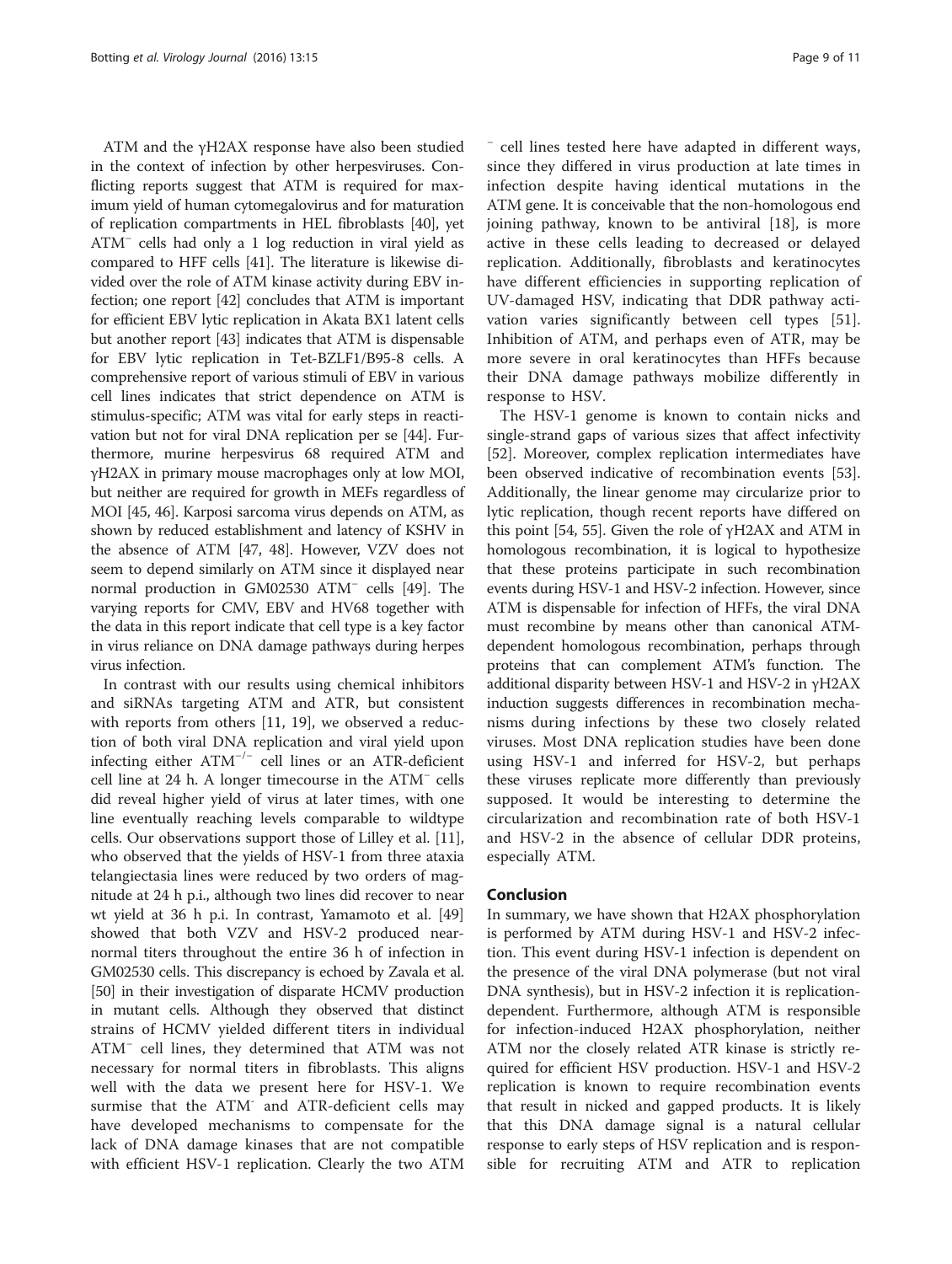<span id="page-9-0"></span>compartments but does not enhance or lessen replication in HFF cells. We conclude that γH2AX is a chromatin mark indicative of a cell-type-specific host response that is not essential for HSV-1 or HSV-2 infection.

## Additional file

[Additional file 1: Figure S1.](dx.doi.org/10.1186/s12985-016-0470-1) HSV-1 DNA enters nuclei of ATR-deficient cells at comparable levels to that of WT fibroblasts. WT fibroblasts (GM05757B) or AT-deficient fibroblasts (GM18366D) were infected with HSV-1 (MOI 5) and trypsinized at 2 h p.i. Nuclei were isolated via gradient centrifugation and viral DNA was quantified with qPCR. ATR-deficient cells were compared to WT fibroblasts using the 2<sup>-ΔΔCt</sup> method. Grey bars represent the average of three experiments. (PDF 65 kb)

#### Abbreviations

ATM: ataxia telangiectasia mutated; ATR: ataxia telangiectasia and Rad3 related; DDR: DNA damage response; DMEM: Dulbecco's modified essential medium; FBS: fetal bovine serum; HFF: telomerase-transformed human foreskin fibroblasts; HSV-2: HSV-2, herpes simplex virus type 1 and type 2; E, L: E, L, immediate-early, early, late viral genes; MOI: multiplicity of infection; p.i.: post infection; PAA: phosphonoacetic acid; PBS: phosphate-buffered saline; PFU: plaque-forming units; qPCR: quantitative polymerase chain reaction; RT-PCR: reverse-transcription followed by polymerase chain reaction; siRNA: short interfering RNA; TTBS: Tween-containing Tris-buffered saline; γH2AX: phosphorylated H2AX.

#### Competing interests

The authors declare no competing interests.

#### Authors' contributions

CB and XL designed and performed the experiments. CB wrote the paper. ST participated in study design and edited the manuscript. All authors read and approved the final manuscript.

#### Acknowledgements

The authors thank fellow lab members Glen Alberts and Dr. Nikki Thellman for useful critique and discussion, David Nadziejka for editorial help, and Dr. Mary Winn for graph presentation. This research was supported by Van Andel Research Institute.

#### Author details

<sup>1</sup>Van Andel Research Institute, 333 Bostwick Ave NE, Grand Rapids, MI 49503, USA. <sup>2</sup>Department of Biology, University of Findlay, 1000 N Main St, Findlay, OH 45840, USA.

# Received: 22 October 2015 Accepted: 19 January 2016

Dinamatikan dan banyak

#### References

- Taylor TJ, Brockman MA, McNamee EE, Knipe DM. Herpes simplex virus. Front Biosci. 2002;7:d752–64.
- 2. Roizman B, Zhou G. The 3 facets of regulation of herpes simplex virus gene expression: A critical inquiry. Virology. 2015;479–480:562–7.
- 3. Iacovoni JS, Caron P, Lassadi I, Nicolas E, Massip L, Trouche D, et al. Highresolution profiling of gammaH2AX around DNA double strand breaks in the mammalian genome. EMBO J. 2010;29:1446–57.
- Stucki M, Jackson SP. gammaH2AX and MDC1: anchoring the DNA-damageresponse machinery to broken chromosomes. DNA Repair (Amst). 2006;5:534–43.
- 5. Celeste A, Petersen S, Romanienko PJ, Fernandez-Capetillo O, Chen HT, Sedelnikova OA, et al. Genomic instability in mice lacking histone H2AX. Science. 2002;296:922–7.
- 6. Li H, Baskaran R, Krisky DM, Bein K, Grandi P, Cohen JB, et al. Chk2 is required for HSV-1 ICP0-mediated G2/M arrest and enhancement of virus growth. Virology. 2008;375:13–23.
- 7. Wilkinson DE, Weller SK. Herpes simplex virus type I disrupts the ATR-dependent DNA-damage response during lytic infection. J Cell Sci. 2006;119:2695–703.
- 8. Smith S, Weller SK. HSV-I and the cellular DNA damage response. Future Virol. 2015;10:383–97.
- 9. Wilkinson DE, Weller SK. The role of DNA recombination in herpes simplex virus DNA replication. IUBMB Life. 2003;55:451–8.
- 10. Ciccia A, Elledge SJ. The DNA damage response: making it safe to play with knives. Mol Cell. 2010;40:179–204.
- 11. Lilley CE, Carson CT, Muotri AR, Gage FH, Weitzman MD. DNA repair proteins affect the lifecycle of herpes simplex virus 1. Proc Natl Acad Sci U S A. 2005;102:5844–9.
- 12. Lilley CE, Chaurushiya MS, Boutell C, Landry S, Suh J, Panier S, et al. A viral E3 ligase targets RNF8 and RNF168 to control histone ubiquitination and DNA damage responses. EMBO J. 2010;29:943–55.
- 13. Mohni KN, Livingston CM, Cortez D, Weller SK. ATR and ATRIP are recruited to herpes simplex virus type 1 replication compartments even though ATR signaling is disabled. J Virol. 2010;84:12152–64.
- 14. Shirata N, Kudoh A, Daikoku T, Tatsumi Y, Fujita M, Kiyono T, et al. Activation of ataxia telangiectasia-mutated DNA damage checkpoint signal transduction elicited by herpes simplex virus infection. J Biol Chem. 2005;280:30336–41.
- 15. Wilkinson DE, Weller SK. Recruitment of cellular recombination and repair proteins to sites of herpes simplex virus type 1 DNA replication is dependent on the composition of viral proteins within prereplicative sites and correlates with the induction of the DNA damage response. J Virol. 2004;78:4783–96.
- 16. Wilkinson DE, Weller SK. Inhibition of the herpes simplex virus type 1 DNA polymerase induces hyperphosphorylation of replication protein A and its accumulation at S-phase-specific sites of DNA damage during infection. J Virol. 2005;79:7162–71.
- 17. Mohni KN, Dee AR, Smith S, Schumacher AJ, Weller SK. Efficient herpes simplex virus 1 replication requires cellular ATR pathway proteins. J Virol. 2013;87:531–42.
- 18. Lilley CE, Chaurushiya MS, Boutell C, Everett RD, Weitzman MD. The intrinsic antiviral defense to incoming HSV-1 genomes includes specific DNA repair proteins and is counteracted by the viral protein ICP0. PLoS Pathog. 2011;7:e1002084.
- 19. Alekseev O, Donovan K, Azizkhan-Clifford J. Inhibition of ataxia telangiectasia mutated (ATM) kinase suppresses herpes simplex virus type 1 (HSV-1) keratitis. Invest Ophthalmol Vis Sci. 2014;55:706–15.
- 20. Bresnahan WA, Hultman GE, Shenk T. Replication of wild-type and mutant human cytomegalovirus in life-extended human diploid fibroblasts. J Virol. 2000;74:10816–8.
- 21. Marcy AI, Yager DR, Coen DM. Isolation and characterization of herpes simplex virus mutants containing engineered mutations at the DNA polymerase locus. J Virol. 1990;64:2208–16.
- 22. Gilad S, Bar-Shira A, Harnik R, Shkedy D, Ziv Y, Khosravi R, et al. Ataxia-telangiectasia: founder effect among north African Jews. Hum Mol Genet. 1996;5:2033–7.
- 23. O'Driscoll M, Ruiz-Perez VL, Woods CG, Jeggo PA, Goodship JA. A splicing mutation affecting expression of ataxia-telangiectasia and Rad3-related protein (ATR) results in Seckel syndrome. Nat Genet. 2003;33:497–501.
- 24. Marsden HS, Cross AM, Francis GJ, Patel AH, MacEachran K, Murphy M, et al. The herpes simplex virus type 1 UL8 protein influences the intracellular localization of the UL52 but not the ICP8 or POL replication proteins in virus-infected cells. J Gen Virol. 1996;77(Pt 9):2241–9.
- 25. Hickson I, Zhao Y, Richardson CJ, Green SJ, Martin NM, Orr AI, et al. Identification and characterization of a novel and specific inhibitor of the ataxia-telangiectasia mutated kinase ATM. Cancer Res. 2004;64:9152–9.
- 26. Alao JP, Sunnerhagen P. The ATM and ATR inhibitors CGK733 and caffeine suppress cyclin D1 levels and inhibit cell proliferation. Radiat Oncol. 2009;4:51.
- 27. Bhattacharya S, Ray RM, Johnson LR. Role of polyamines in p53-dependent apoptosis of intestinal epithelial cells. Cell Signal. 2009;21:509–22.
- 28. Cuffe S, Dowling CM, Claffey J, Pampillon C, Hogan M, Fitzpatrick JM, et al. Effects of titanocene dichloride derivatives on prostate cancer cells, specifically DNA damage-induced apoptosis. Prostate. 2011;71:111–24.
- 29. Won J, Kim M, Kim N, Ahn JH, Lee WG, Kim SS, et al. Small molecule-based reversible reprogramming of cellular lifespan. Nat Chem Biol. 2006;2:369–74.
- 30. Reaper PM, Griffiths MR, Long JM, Charrier JD, Maccormick S, Charlton PA, et al. Selective killing of ATM- or p53-deficient cancer cells through inhibition of ATR. Nat Chem Biol. 2011;7:428–30.
- 31. Poglitsch M, Katholnig K, Saemann MD, Weichhart T. Rapid isolation of nuclei from living immune cells by a single centrifugation through a multifunctional lysis gradient. J Immunol Methods. 2011;373:167–73.